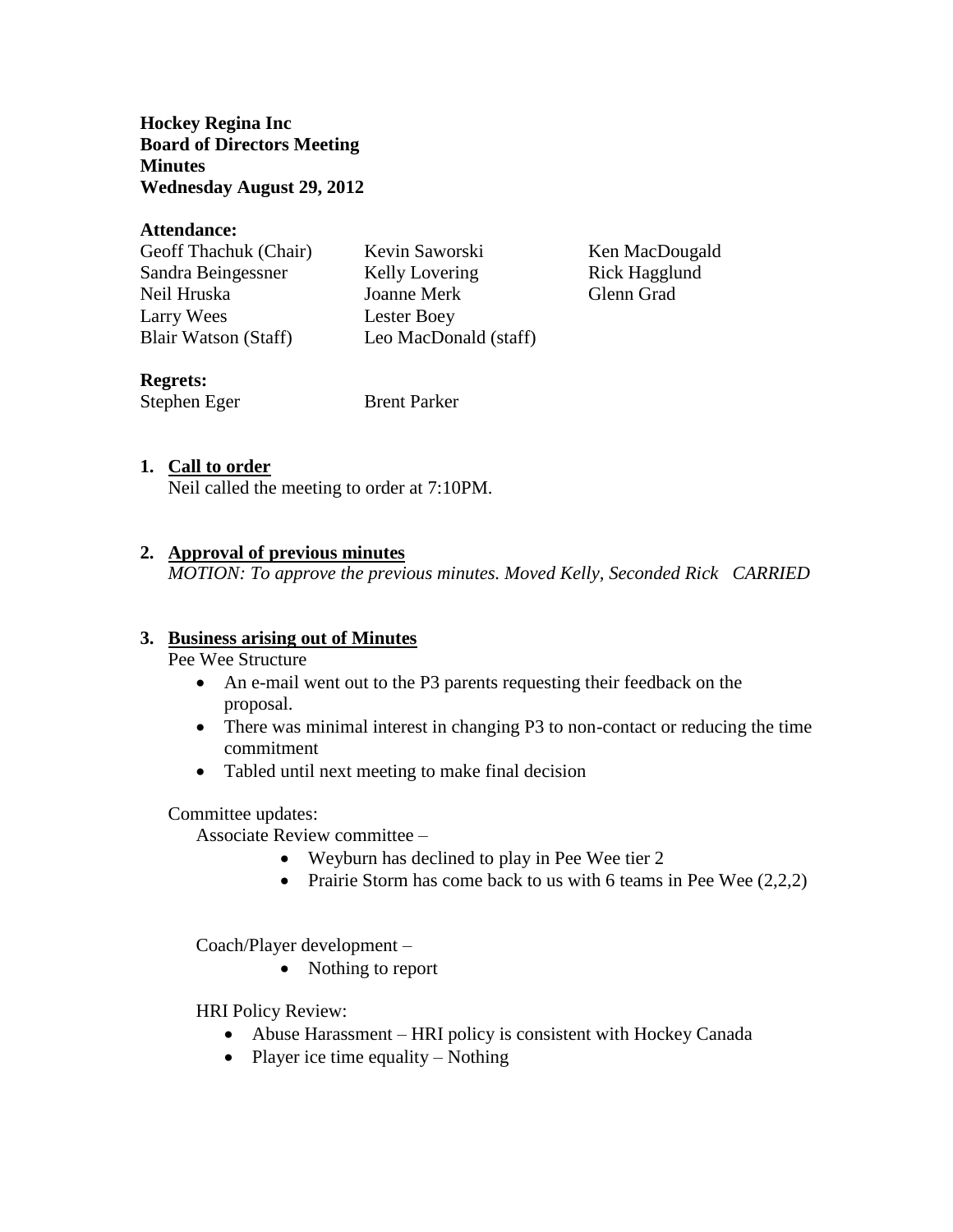Player Recruitment/Retention

• Nothing to report

Tournament naming:

 *MOTION: To have Fred McBeth (Midget 1), George Watson (Atom 1), and Jim Odling Initiation. Moved Larry, Seconded Joanne CARRIED*

# **4. Coaching selection**

### Summary:

Atom: West Tier 1: Warren Fry, Chase Cook, Lyndon Schwartz, Shawn Grice East T1: James Woykin, Jeff Brick, Todd Liskowich, Rob Fiorante

Tier 2: McNaughton, Peterson, Perry Vonk, Horvath

Pee wee: Tier 1 – Rod Houk, Brent Bobyk, Todd Jerome, Dave Diewold, Gary Pearce, Bill Desrosiers, Tim Probe.

Tier 2/3 – Jason Ottenbreit, Kevin FinkDarcy Bohach, Brent Lustig, Kelly McClintock, John Kozicki, Greg Tuer, Cory Brossart, Clayton Zurowski, Chris Lech, Chris Dove, Darcy Walby, Don Muscoby, Curt Walter, Ian Kearns, Kelly Phelan

Midget: Short list the following coaches, Tier 1 – Garth Belanger, Don Lindsay, Darren Bogdan. (working on Barry Davidson) ; Tier 2 – Shane Taylor, Mark Fay: M15 – Calvin Nichol, Jerry Senko, Mark Burton. Moved Neil, Seconded

Bantam: Tier 1 – Darren McKechnie, Mike Merk, Mark Millette, Rob Knowlen, Rick Viney Tier 2/3: Chad Rutckie, Chad Seib, Glen Adnam, Sheldon Dean, Guy Stewart, Stu Gorski,

Female: Bantam AA- Jim Jasper; Midget AA – Jason Wickstrom

# **5. Team Names**

 *MOTION: For consistency purposes take the NHL team name Moved Larry, Seconded Rick CARRIED*

# **6. Number of teams**

- Atom: T1-4, T2-4, T3-4
- PW: T1-5, General discussion on the make-up of Tier 2 and Tier 3, final decision tabled until next meeting
- Bantam: T1-3, T2-7, T3-8
- Midget: T1-1, M15-3, M16/17-3, T3-5